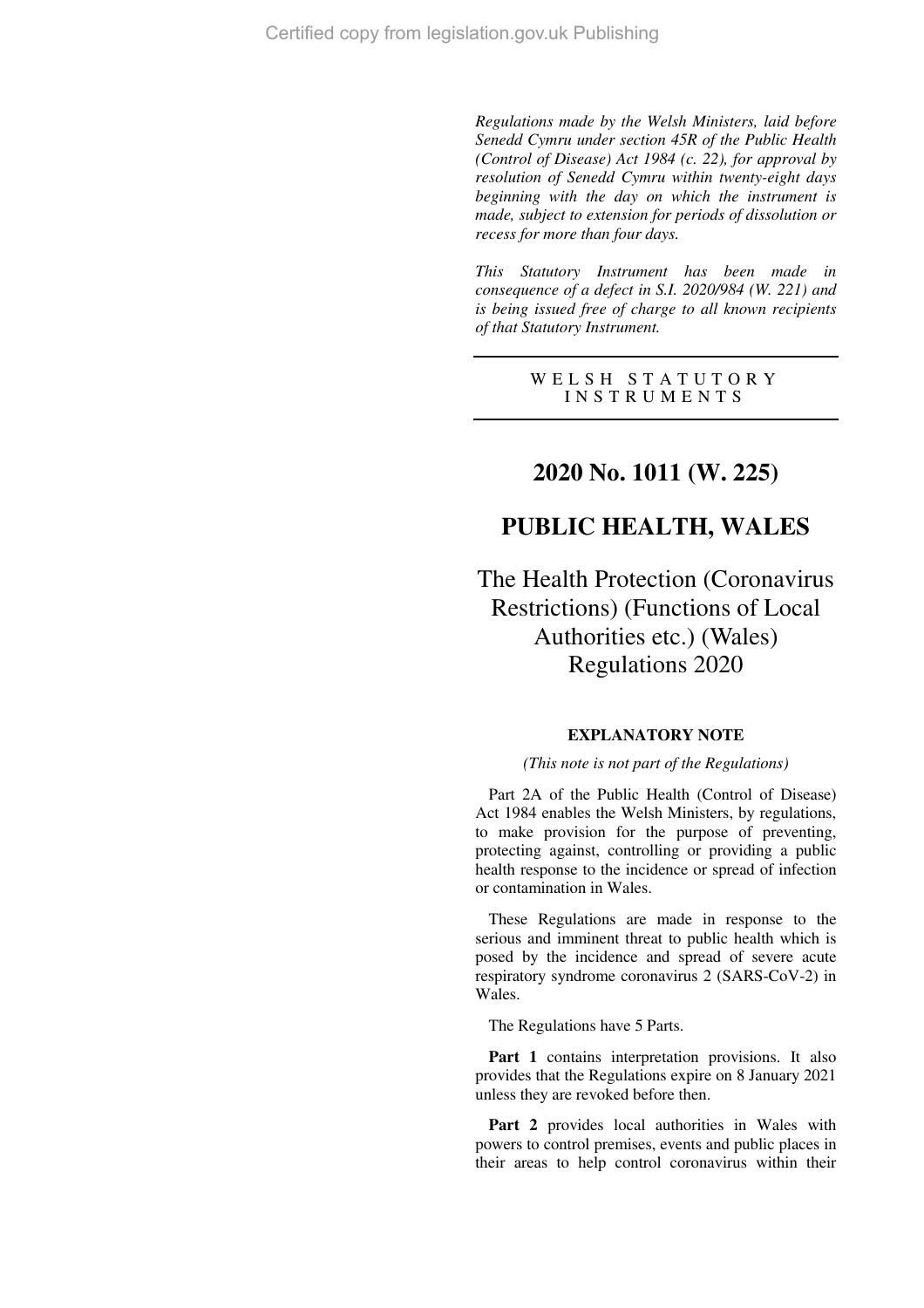areas. This includes closing premises and public places and stopping events where necessary.

Part 3 continues a duty already imposed on local authorities, National Park authorities, Natural Resources Wales and the National Trust to close public footpaths and land accessible by the public in Wales where congregation of people may lead to a high risk of exposure to coronavirus.

Part 4 provides for the enforcement of the restrictions or requirements imposed by the Regulations.

Part 5 revokes the Health Protection (Coronavirus Restrictions) (Functions of Local Authorities) (Wales) Regulations 2020 (S.I. 2020/984 (W. 221)) and makes a consequential amendment to the Health Protection<br>(Coronavirus Restrictions) (No. 2) (Wales) (Coronavirus Restrictions) (No. 2) (Wales) Regulations 2020 (S.I. 2020/725 (W. 162)). The Regulations replace the Health Protection (Coronavirus Restrictions) (Functions of Local Authorities) (Wales) Regulations 2020 due to a failure to properly record the Welsh Ministers' declaration that the Regulations were urgent, in accordance with section 45R(2) of the Public Health (Control of Disease) Act 1984.

The Welsh Ministers' Code of Practice on the carrying out of Regulatory Impact Assessments was considered in relation to these Regulations. As a result, a regulatory impact assessment has not been prepared as to the likely cost and benefit of complying with these Regulations.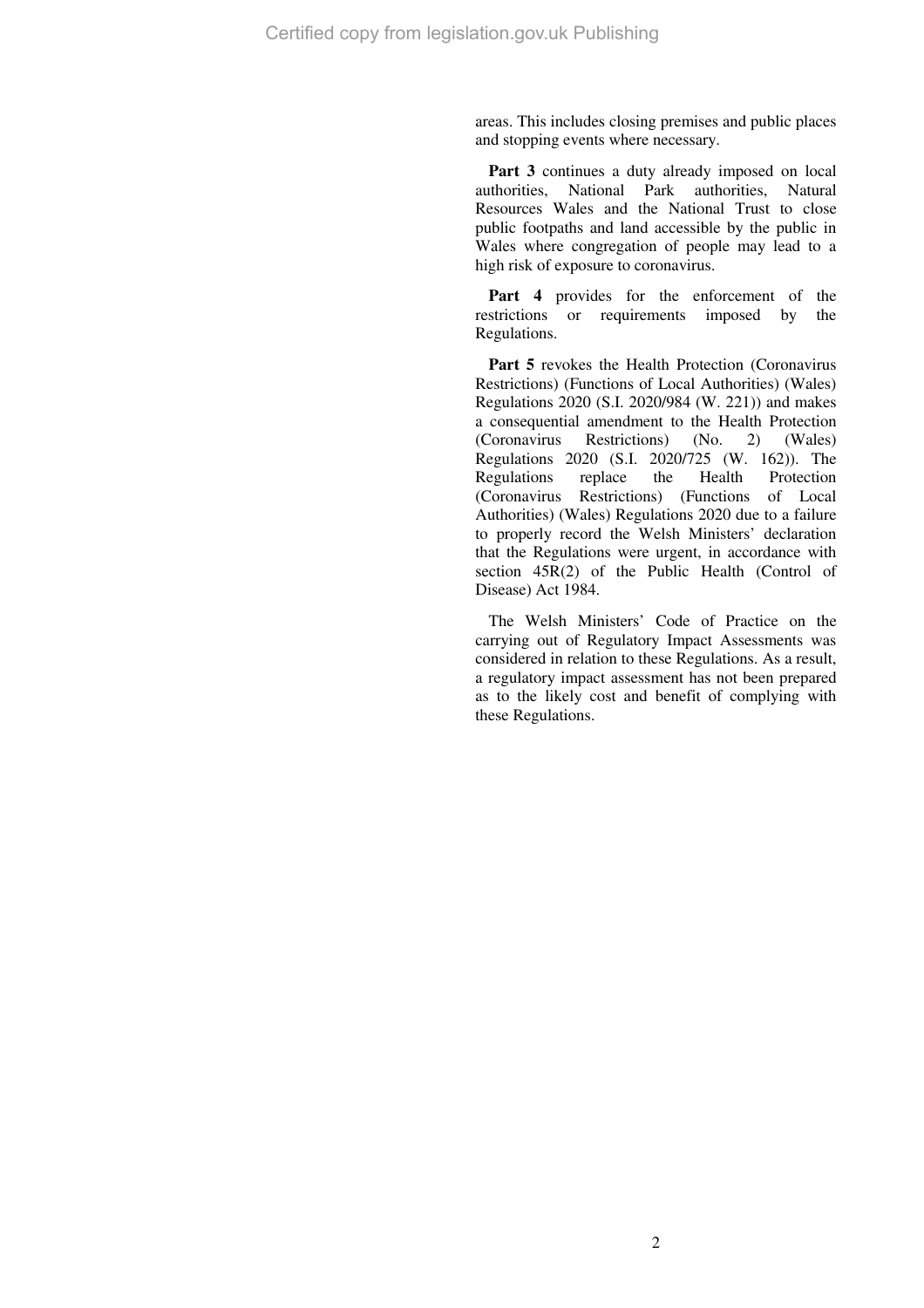*Regulations made by the Welsh Ministers, laid before Senedd Cymru under section 45R of the Public Health (Control of Disease) Act 1984 (c. 22), for approval by resolution of Senedd Cymru within twenty-eight days beginning with the day on which the instrument is made, subject to extension for periods of dissolution or recess for more than four days.* 

*This Statutory Instrument has been made in consequence of a defect in S.I. 2020/984 (W. 221) and is being issued free of charge to all known recipients of that Statutory Instrument.* 

> WELSH STATUTORY I N S T R U M E N T S

# **2020 No. 1011 (W. 225)**

# **PUBLIC HEALTH, WALES**

The Health Protection (Coronavirus Restrictions) (Functions of Local Authorities etc.) (Wales) Regulations 2020

| Made          |  | 17 September 2020 |                                                  |
|---------------|--|-------------------|--------------------------------------------------|
| Coming        |  |                   | into<br>force at 12.01 a.m. on 18 September 2020 |
| Laid<br>Cymru |  | before            | Senedd<br>at 11.00 a.m. on 18 September 2020     |

The Welsh Ministers make the following Regulations in exercise of the powers conferred by sections 45C(1) and (3)(c), 45F(2) and 45P of the Public Health (Control of Disease) Act 1984(**1**).

These Regulations are made in response to the serious and imminent threat to public health which is posed by

<sup>(</sup>**1**) 1984 c. 22. Sections 45C, 45F and 45P were inserted by section 129 of the Health and Social Care Act 2008 (c. 14). The functions under these sections are conferred on "the appropriate Minister". Under section 45T(6) of the 1984 Act the appropriate Minister, as respects Wales, is the Welsh Ministers.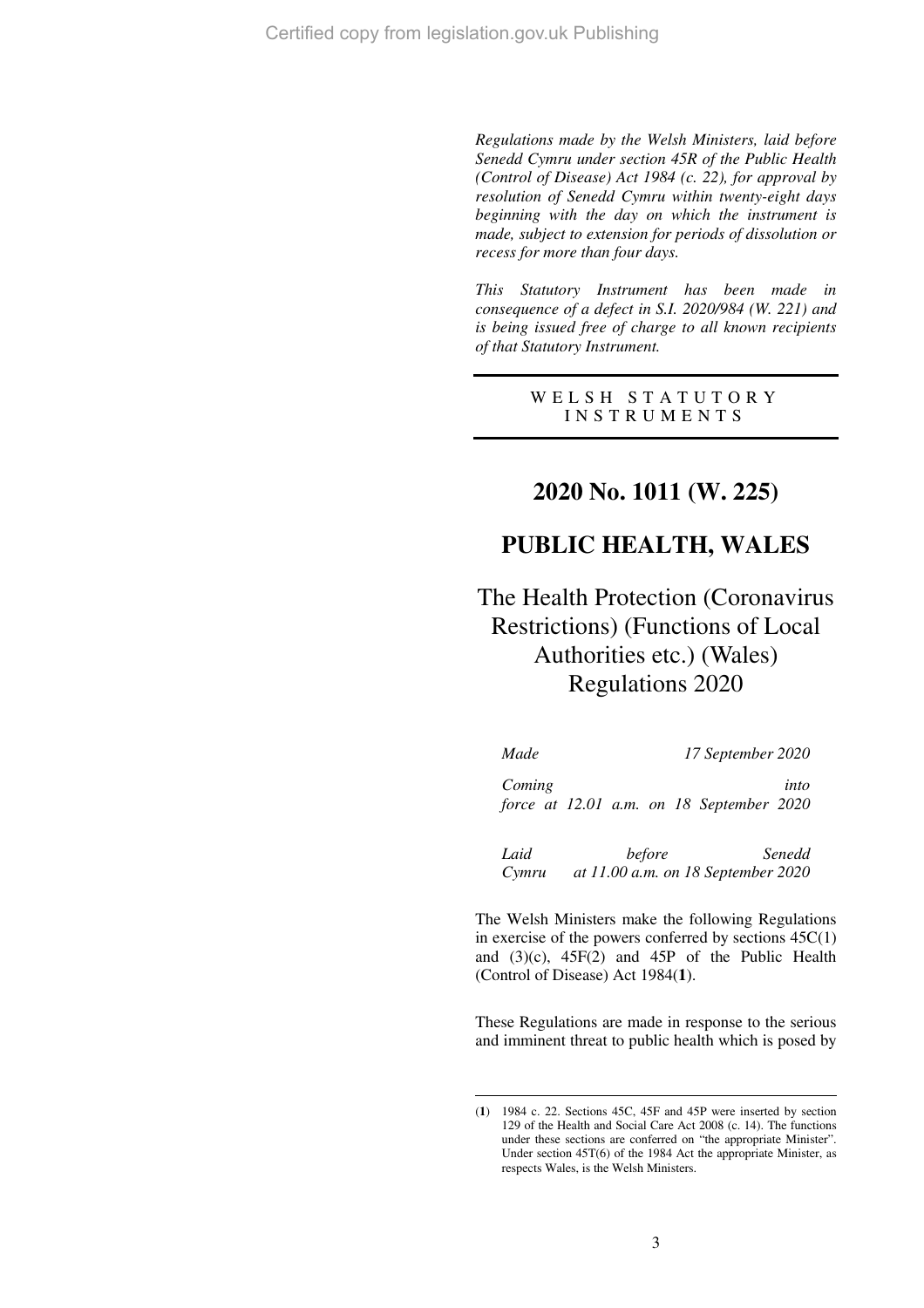the incidence and spread of severe acute respiratory syndrome coronavirus 2 (SARS-CoV-2) in Wales.

The Welsh Ministers consider that the restrictions and requirements imposed by these Regulations are proportionate to what they seek to achieve, which is a public health response to that threat.

In accordance with section 45R of that Act the Welsh Ministers are of the opinion that, by reason of urgency, it is necessary to make this instrument without a draft having been laid before, and approved by a resolution of, Senedd Cymru.

## PART 1

### Introduction

#### **Title, application and coming into force**

**1.**—(1) The title of these Regulations is the Health Protection (Coronavirus Restrictions) (Functions of Local Authorities etc.) (Wales) Regulations 2020.

(2) These Regulations apply in relation to Wales.

(3) These Regulations come into force at 12.01 a.m. on 18 September 2020.

#### **Interpretation**

**2.** In these Regulations—

- (a) "coronavirus" means severe acute respiratory syndrome coronavirus 2 (SARS-CoV-2);
- (b) "enforcement officer" has the meaning given by regulation 15;
- (c) "event direction" has the meaning given by regulation 6;
- (d) "local authority" means the council of a county or county borough in Wales;
- (e) "premises" includes any building or structure and any land;
- (f) "premises direction" has the meaning given by regulation 5;
- (g) "public place" has the meaning given by regulation 7(2);
- (h) "public place direction" has the meaning given by regulation 7.

#### **Expiry**

**3.**—(1) These Regulations expire at the end of the day on 8 January 2021.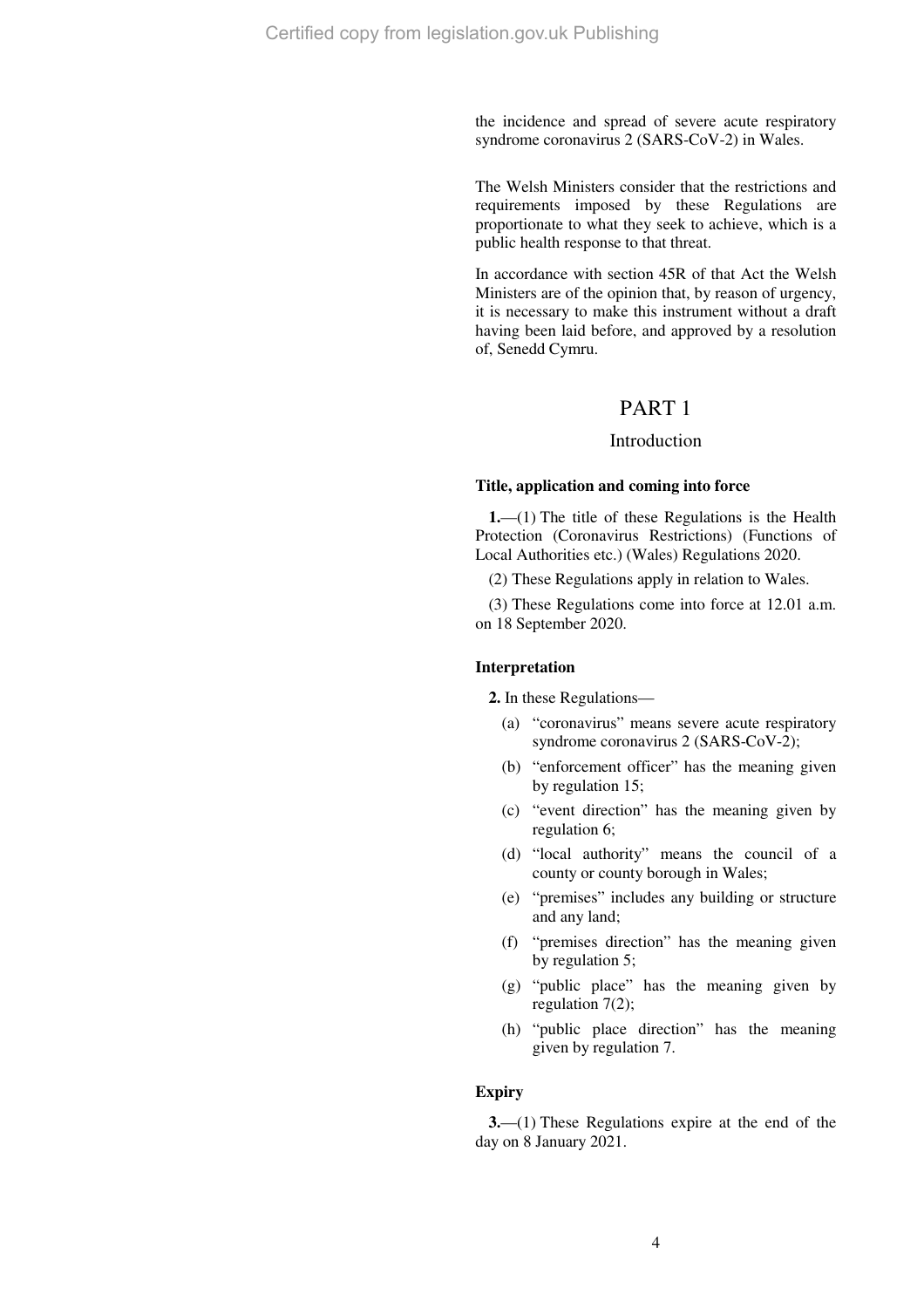(2) This regulation does not affect the validity of anything done pursuant to these Regulations before they expire.

## PART 2

Local authority directions in relation to premises, events and public places

## CHAPTER 1

#### Giving and revoking directions

#### **Public health conditions for giving directions**

**4.**—(1) If it considers that the public health conditions are met, a local authority may give—

- (a) a premises direction under regulation 5;
- (b) an event direction under regulation 6;
- (c) a public place direction under regulation 7.

(2) For the purposes of these Regulations, the "public health conditions" are that—

- (a) the direction is a response to a serious and imminent threat to public health,
- (b) the direction is necessary for the purpose of preventing, protecting against, controlling or providing a public health response to the incidence or spread of infection by coronavirus in the local authority's area, and
- (c) the prohibitions, requirements or restrictions imposed by the direction are a proportionate means of achieving that purpose.

#### **Premises directions**

**5.**—(1) A local authority may give a premises direction in respect of any premises in its area.

(2) A premises direction may—

- (a) require the premises to be closed;
- (b) impose restrictions or requirements in relation to entering or leaving the premises;
- (c) impose restrictions or requirements in relation to the use of the premises;
- (d) impose restrictions in relation to the number or description of persons permitted on the premises.

(3) But a premises direction may not be given in relation to premises which form part of critical infrastructure.

(4) Before giving a premises direction, a local authority must have regard to the need to ensure that members of the public have access to essential goods and public services.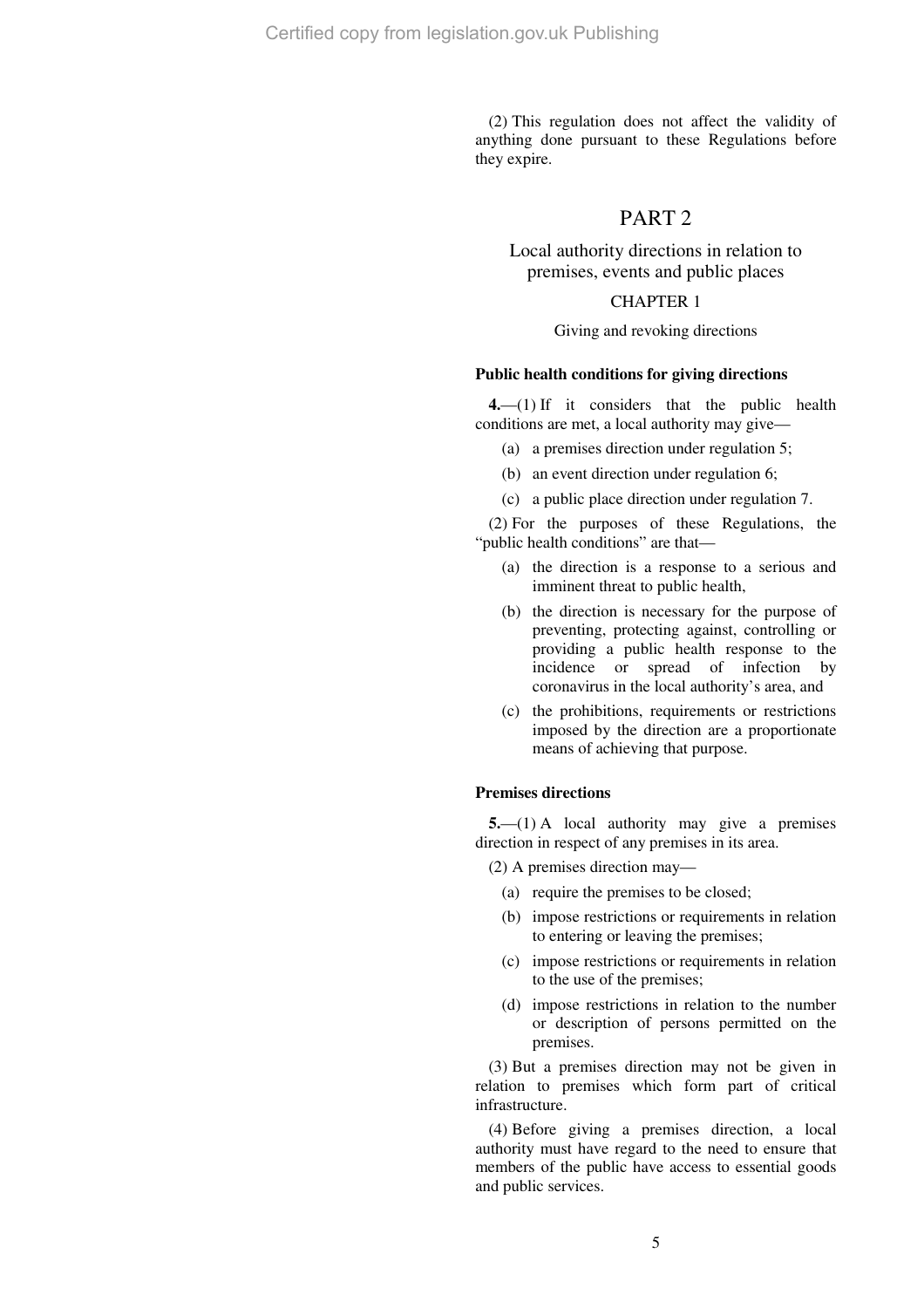(5) Where a local authority gives a premises direction, it must take reasonable steps to give prior notice of the direction to—

- (a) a person carrying on a business from the premises to which the direction relates, and
- (b) (if different) any person who owns or occupies the premises.

(6) A person responsible for premises to which a premises direction relates must take the steps necessary to comply with the direction as soon as is reasonably practicable after the direction takes effect.

(7) No person may, without reasonable excuse, act in contravention of a premises direction.

#### **Event directions**

 $\overline{a}$ 

**6.**—(1) A local authority may give an event direction in respect of any event held, or proposed to be held, in its area.

(2) In considering whether the public health conditions are met, a local authority must, in particular, have regard to whether people are gathering, or are likely to gather, at the event in contravention of regulation 14 or 14A of the Health Protection (Coronavirus Restrictions) (No. 2) (Wales) Regulations 2020(**1**).

(3) An event direction may—

- (a) require the event to stop or not to be held;
- (b) impose restrictions or requirements in relation to entering or leaving the event;
- (c) impose restrictions or requirements in relation to the number of persons who may attend the event;
- (d) impose any other restrictions or requirements in relation to the holding of the event

<sup>(</sup>**1**) S.I. 2020/725 (W. 162), as amended by the Health Protection (Coronavirus Restrictions) (No. 2) (Wales) (Amendment) Regulations 2020 (S.I. 2020/752 (W. 169)), the Health Protection (Coronavirus Restrictions) (No. 2) (Wales) (Amendment) (No. 2) Regulations 2020 (S.I. 2020/803 (W. 176)), the Health Protection (Coronavirus Restrictions) (No. 2) (Wales) (Amendment) (No. 3) Regulations 2020 (S.I. 2020/820 (W. 180)), the Health Protection (Coronavirus Restrictions) (No. 2) (Wales) (Amendment) (No. 4) Regulations 2020 (S.I. 2020/843 (W. 186)), the Health Protection (Coronavirus Restrictions) (No. 2) (Wales) (Amendment) (No. 5) Regulations 2020 (S.I. 2020/867 (W. 189)), the Health Protection (Coronavirus Restrictions) (No. 2) (Wales) (Amendment) (No. 6) Regulations 2020 (S.I. 2020/884 (W. 195)), the Health Protection (Coronavirus Restrictions) (No. 2) (Wales) (Amendment) (No. 7) Regulations 2020 (S.I. 2020/912 (W. 204)), the Health Protection (Coronavirus Restrictions) (No. 2) (Wales) (Amendment) (No. 8) (Caerphilly) Regulations 2020 (S.I. 2020/961 (W. 215)), the Health Protection (Coronavirus Restrictions) (No. 2) (Wales) (Amendment) (No. 9) Regulations 2020 (S.I. 2020/985 (W. 222)) and the Health Protection (Coronavirus Restrictions) (No. 2) (Wales) (Amendment) (No. 10) (Rhondda Cynon Taf) Regulations 2020 (S.I. 2020/1007 (W. 224)).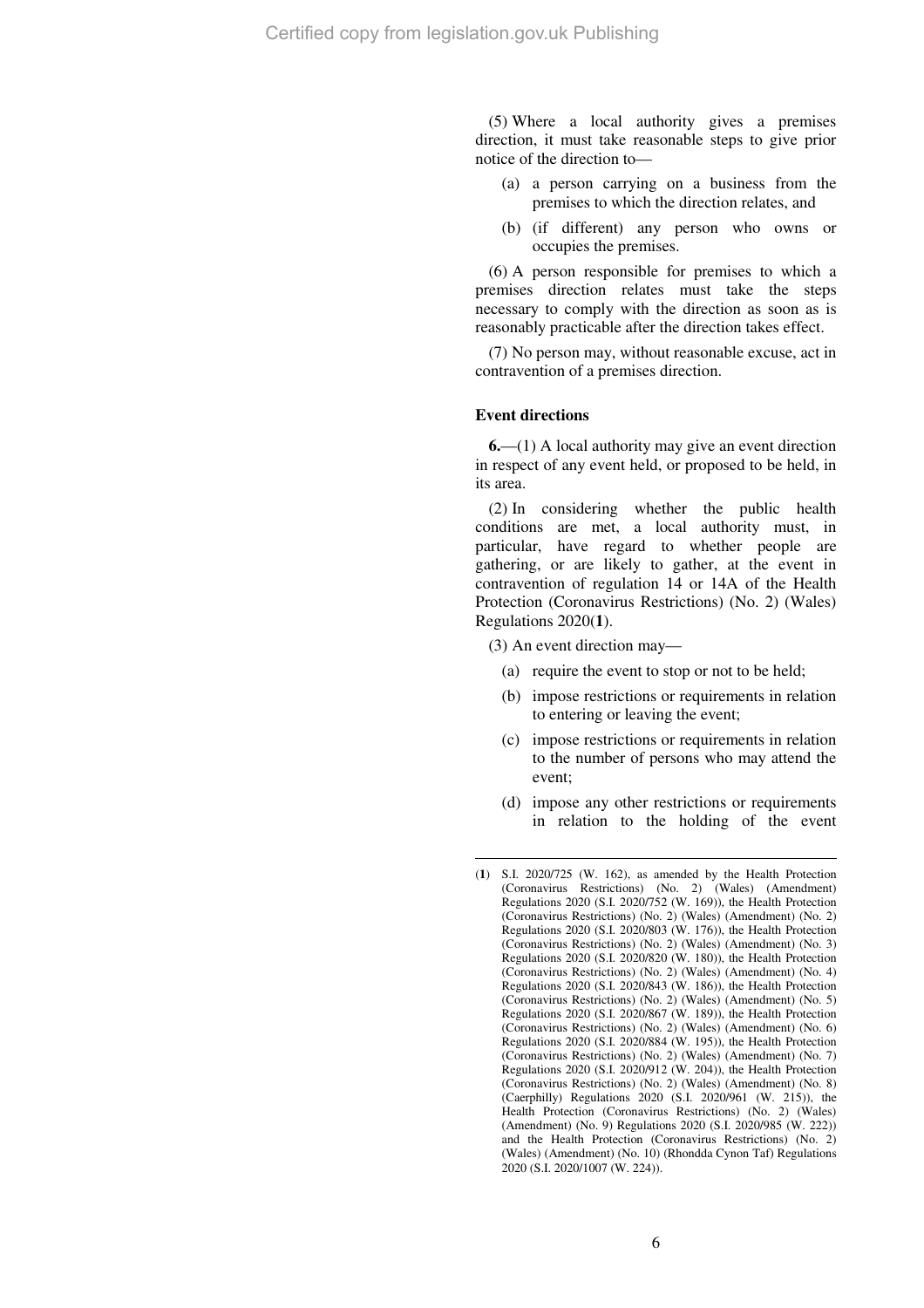(including, for example, requirements relating to the attendance of medical or emergency services at the event).

(4) Where a local authority gives an event direction it must take reasonable steps to give prior notice of the direction to—

- (a) a person involved in the organisation of the event, and
- (b) (if different) any person who owns or occupies the premises at which the event takes place or is proposed to take place.

(5) A person involved in organising an event to which an event direction relates must take the steps necessary to comply with the direction as soon as is reasonably practicable after the direction takes effect.

(6) No person may, without reasonable excuse, act in contravention of an event direction.

(7) For the purposes of this Part, a person is not involved in organising an event if the person's only involvement is, or would be, attending it.

#### **Public place directions**

**7.**—(1) A local authority may give a public place direction in respect of any public place in the authority's area.

(2) For the purposes of these Regulations, "public place" means an outdoor place to which the public have or are permitted access, whether on payment or otherwise, including—

- (a) land laid out as a public garden or used for the purpose of recreation by members of the public;
- (b) land which is "open country" as defined in section 59(2) of the National Parks and Access to the Countryside Act 1949(**1**), as read with section 16 of the Countryside Act 1968(**2**);

(c) any highway to which the public has access.

(3) But a public place does not include—

- (a) "access land" within the meaning given in regulation  $14(7)(c)$ ;
- (b) a "public path" within the meaning given in regulation 14(7)(b).

(4) A public place direction may impose prohibitions, requirements or restrictions in relation to

<sup>(</sup>**1**) 1949 c. 97.

<sup>(</sup>**2**) 1968 c. 41. Section 16 has been amended by section 111 of the Transport Act 1968 (c. 73), Schedule 27 to the Water Act 1989 (c. 15) and S.I. 2012/1659. There are other amendments to section 16 which are not relevant to these Regulations.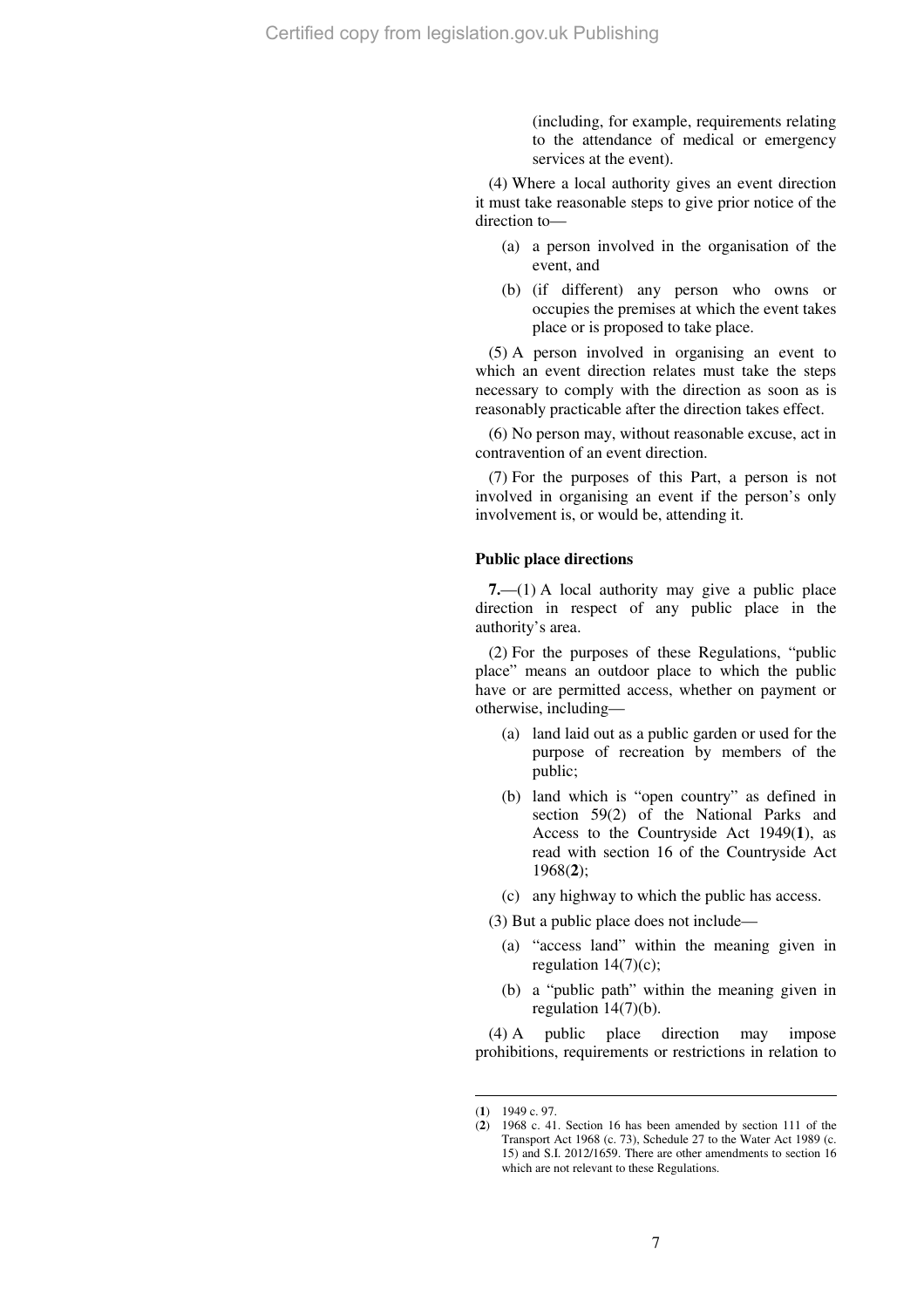access to the public place (including, in particular, prohibiting access at specified times).

(5) A public place direction must describe the public place in sufficient detail to enable its boundaries to be determined.

(6) Where a local authority gives a public place direction it must take such steps as are reasonably practicable to—

- (a) prevent or restrict public access to the public place to which the direction relates in accordance with the direction (including erecting and maintaining notices in prominent places informing the public of the direction);
- (b) give prior notice of the direction to persons carrying on a business from premises within the public place;
- (c) ensure that the direction is brought to the attention of any person who owns, occupies or is responsible for any premises in the public place.

(7) Any person, other than a local authority, who owns, occupies or is responsible for premises in a public place to which a public place direction relates must take such steps as are reasonably practicable to prevent or restrict public access to the premises in accordance with the direction.

(8) No person may, without reasonable excuse, enter or remain in a public place to which a public place direction relates in contravention of a prohibition, requirement or restriction imposed by the direction.

(9) A local authority may not give a public place direction in respect of a public place which includes property to which section 73 of the Public Health (Control of Disease) Act 1984(**1**) (Crown property) applies.

(10) But a local authority may give a public place direction in respect of such a place if the authority has entered into an agreement under subsection (2) of section 73 with the appropriate authority (within the meaning given by that section) that—

- (a) section 45C of that Act, and
- (b) these Regulations,

apply to the property (subject to such terms as may be included in the agreement).

#### **Review and revocation**

 $\overline{a}$ 

**8.**—(1) Where a local authority gives a direction under this Part, the authority must review whether the

<sup>(</sup>**1**) Section 73 has been amended by Schedule 11 to the Health and Social Care Act 2008 (c. 14).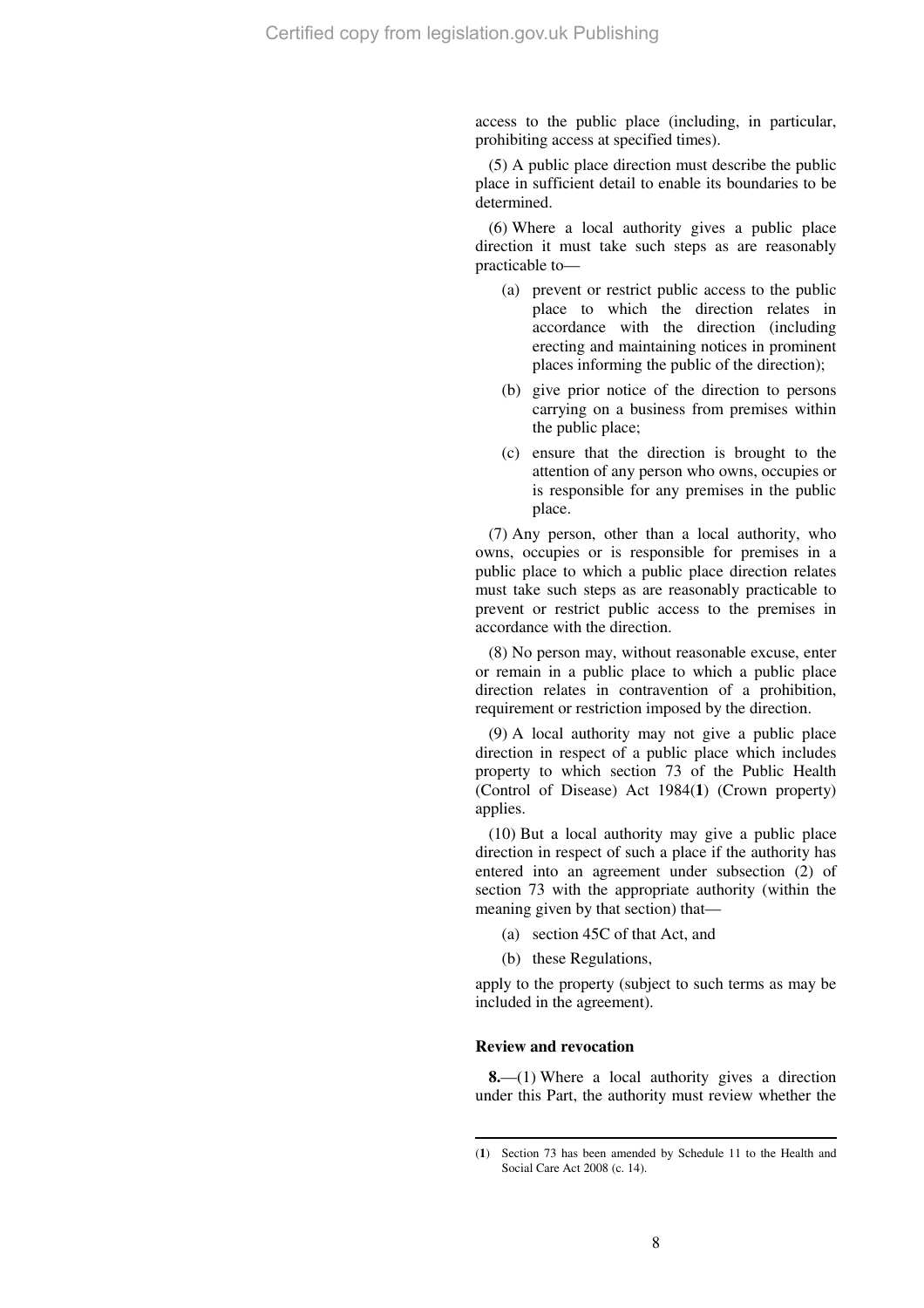public health conditions continue to be met in relation to the direction—

- (a) at least once in the period of 7 days beginning on the day after the day direction is given, and
- (b) at least once in every subsequent period of 7 days.

(2) If, on a review under paragraph (1), the local authority considers that the public health conditions are no longer met, the local authority must revoke the direction.

(3) Paragraph (2) does not prevent a local authority from revoking a direction at any time if the authority considers that the public health conditions are no longer met in relation to the direction.

(4) A direction is revoked by giving notice in writing to each person to whom the direction was given.

(5) Paragraphs (2) and (3) of regulation 11 apply to a revocation as they apply to a direction.

(6) A direction ceases to have effect at the time notice of revocation is given.

#### **Requirement to have regard to advice or guidance and to consult**

**9.** In determining whether to give or revoke a direction under this Part a local authority must—

- (a) have regard to—
	- (i) any advice given to it by the authority's Director of Public Protection;
	- (ii) any guidance issued by the Welsh Ministers about directions under this Part, and
- (b) consult the Welsh Ministers if it is reasonably practicable to do so.

## CHAPTER 2

#### Form and procedure

#### **Form and content of directions**

**10.** A direction given under this Part must—

- (a) be in writing;
- (b) contain a description of the premises, event or public place to which the direction relates (and in the case of a public place direction see regulation 7(5));
- (c) state the date and time from which each prohibition, requirement or restriction imposed by the direction takes effect (which must not be earlier than when the direction is given);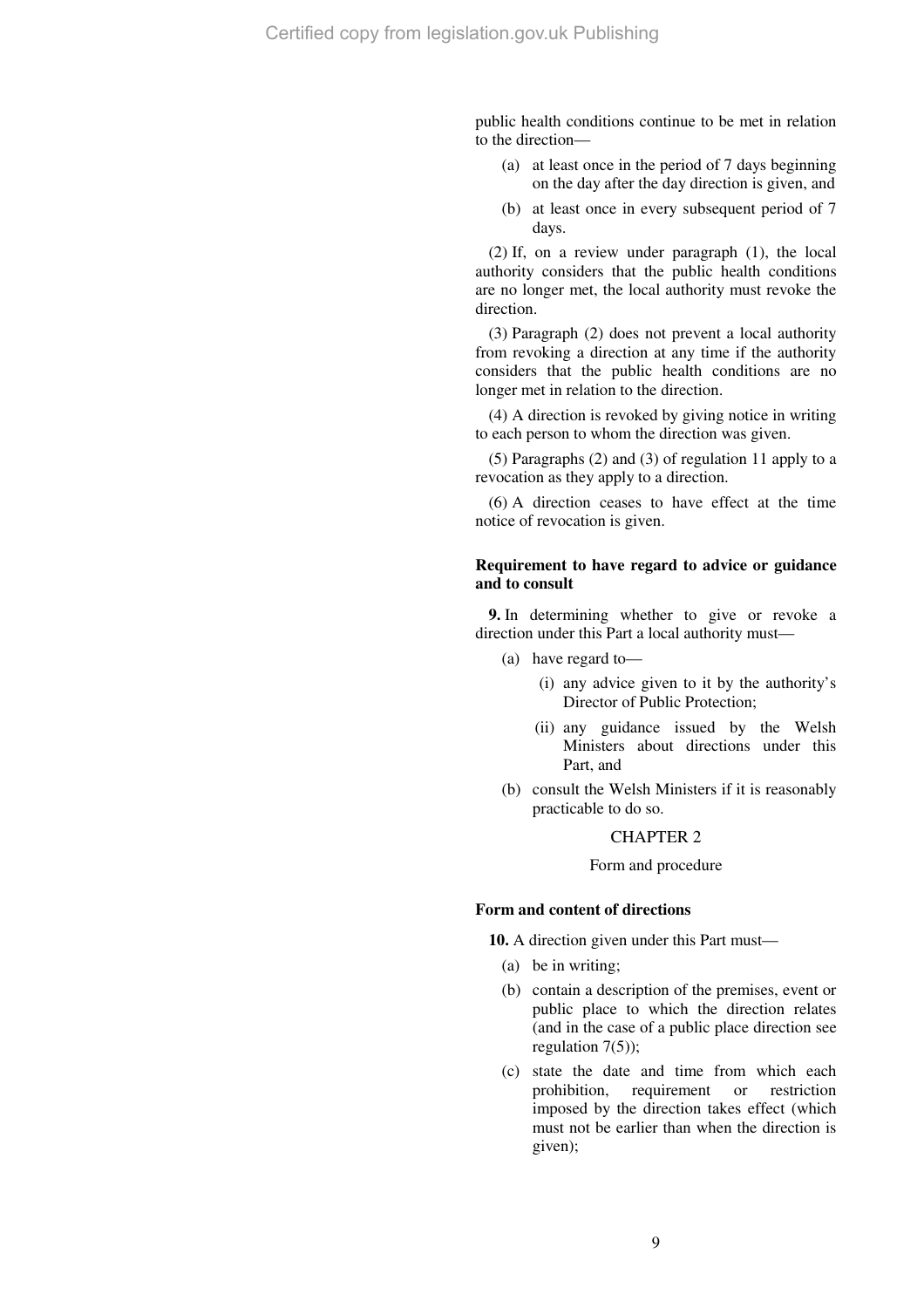- (d) state the date and time at which each such prohibition, requirement or restriction ceases to have effect (which must be no later than 21 days after it takes effect);
- (e) set out the reasons why the local authority considers the public health conditions to be met in relation to the direction;
- (f) give details of the right of appeal, and the right to make representations, conferred by regulation 12.

#### **Giving a direction**

**11.**—(1) A local authority gives a direction under this Part by giving the direction in writing—

- (a) in the case of a premises direction, to—
	- (i) a person carrying on a business from the premises to which the direction relates, and
	- (ii) (if different) a person who owns, occupies or is otherwise responsible for the premises;
- (b) in the case of an event direction, to—
	- (i) a person involved in organising the event to which the direction relates, and
	- (ii) (if different) a person who owns, occupies or is otherwise responsible for the premises at which the event takes place or is proposed to take place;
- (c) in the case of a public place direction, to—
	- (i) a person carrying on a business from premises within the public place to which the direction relates, and
	- (ii) each person who owns, occupies or is otherwise responsible for any premises in the public place.

(2) If it is not reasonably practicable for a local authority to give a direction in accordance with paragraph (1), the direction is to be treated as given in accordance with that paragraph when it is published in such manner as the local authority considers appropriate to bring it to the attention of persons who may be affected by it.

(3) As soon as reasonably practicable after a local authority gives a direction under this Part the local authority must—

- (a) give a copy of the direction to any other person named in the direction,
- (b) send a copy of the direction to—
	- (i) the Welsh Ministers,
	- (ii) every other local authority whose area is adjacent to the authority's area,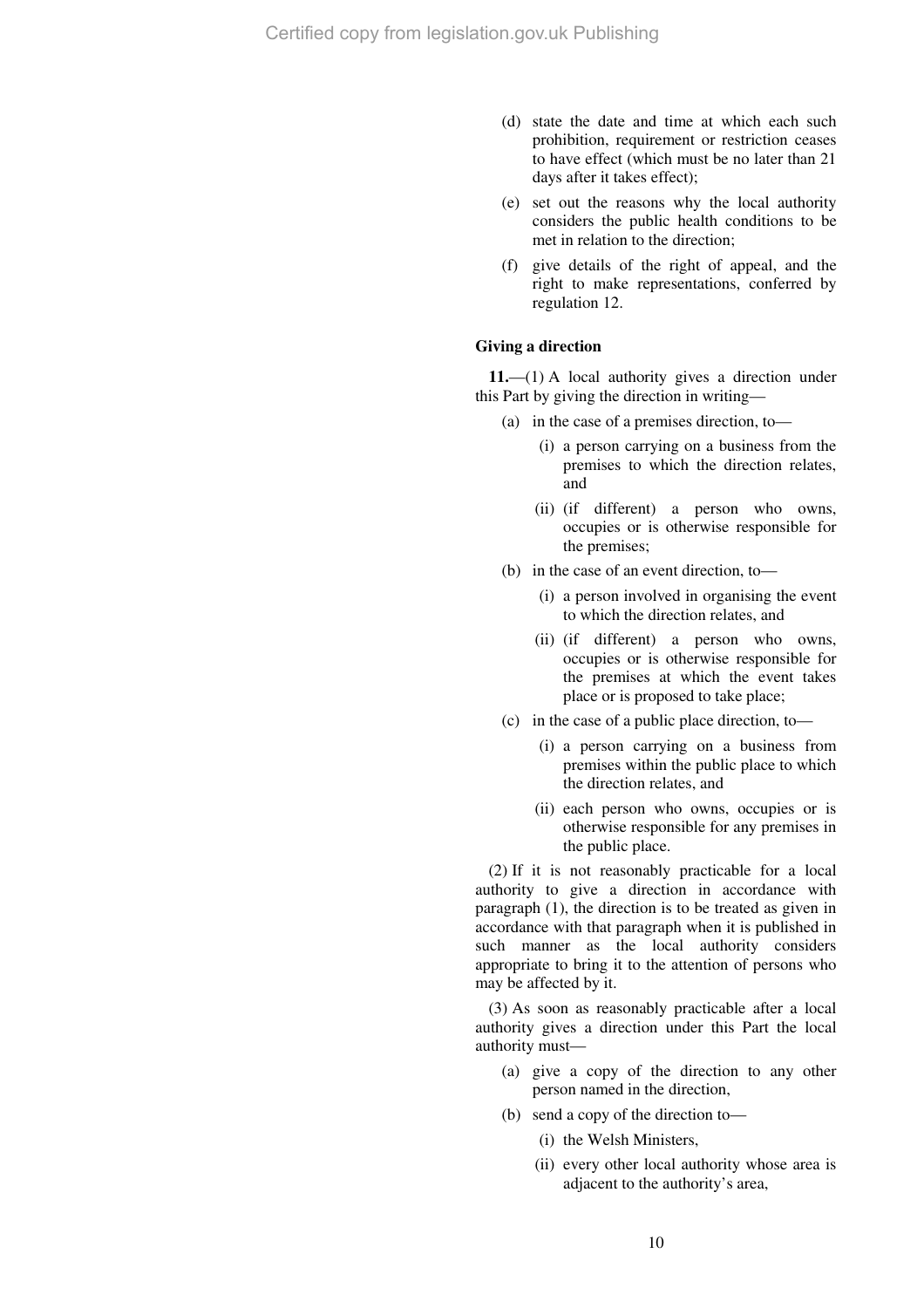- (iii) where the local authority's area is adjacent to the area of a county or district council in England, that council, and
- (c) publish the direction in such manner as the local authority considers appropriate to bring it to the attention of persons who may be affected by it.

#### **Appeals and representations**

12.—(1) In this regulation, "interested person" means—

- (a) in the case of a premises direction—
	- (i) a person carrying on a business from the premises to which the direction relates;
	- (ii) (if different) a person who owns or occupies the premises;
- (b) in the case of an event direction—
	- (i) a person involved in organising the event to which the direction relates;
	- (ii) (if different) a person who owns or occupies the premises at which the event takes place or is proposed to take place;
- (c) in the case of a public place direction—
	- (i) a person carrying on a business from premises within the public place to which the direction relates;
	- (ii) a person who owns, occupies or is responsible for any premises in the public place.
- (2) An interested person may—
	- (a) appeal against the direction to a magistrates' court by way of complaint for an order, and the Magistrates' Courts Act 1980(**1**) applies to the proceedings;
	- (b) make representations to the Welsh Ministers about the direction.

(3) Where an interested person makes representations to the Welsh Ministers under this regulation the Welsh Ministers must—

- (a) consider the representations as soon as is reasonably practicable, and
- (b) decide whether it would be appropriate to exercise the power in regulation 13(1).

(4) The Welsh Ministers must provide written reasons for the decision in paragraph (3)(b) to—

- (a) the interested person, and
- (b) the local authority which gave the direction.

<sup>(</sup>**1**) 1980 c. 43.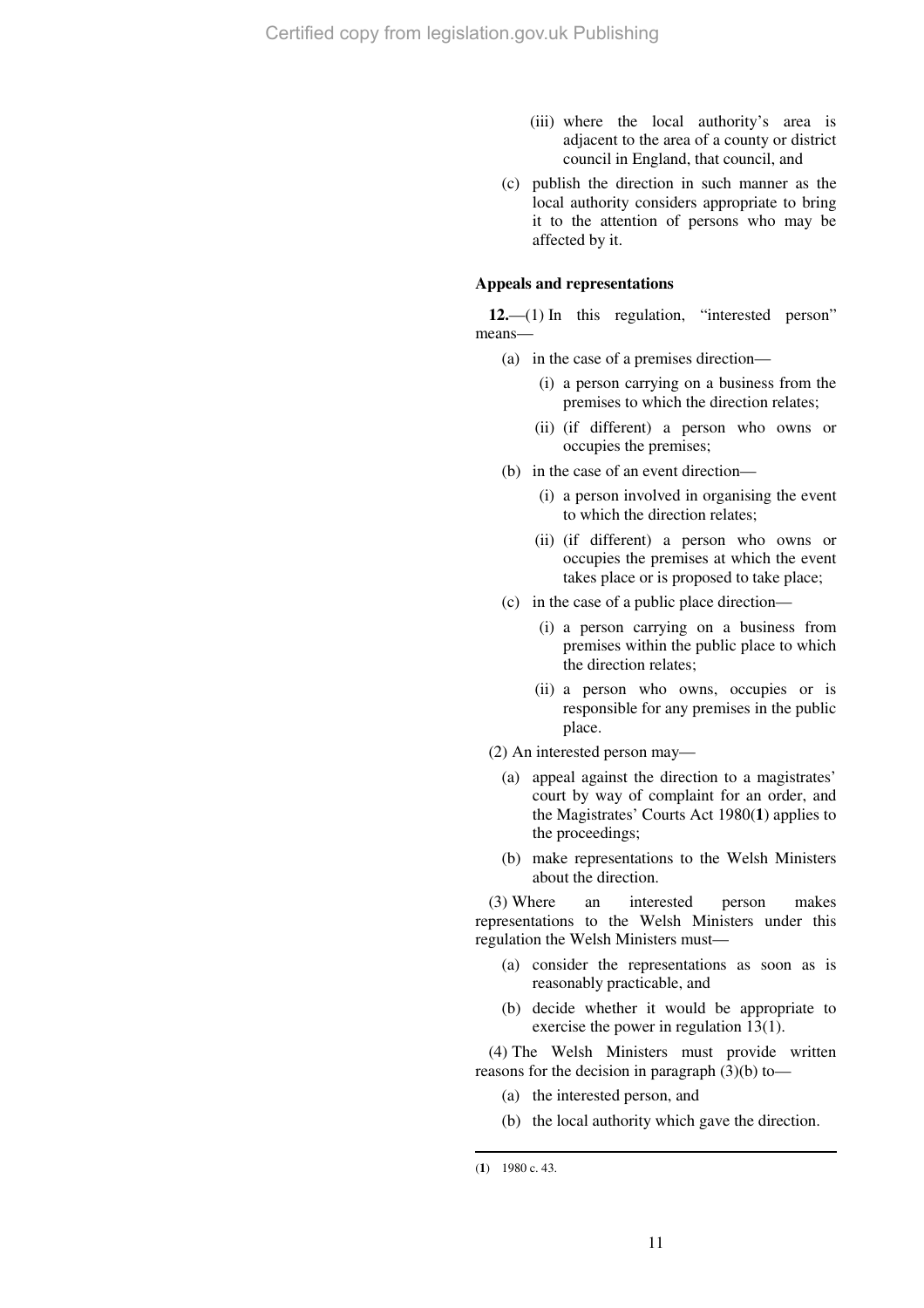(5) Making representations under paragraph (2)(b) does not affect an interested person's right of appeal under paragraph (2)(a).

#### CHAPTER 3

Welsh Ministers' power to require revocation

#### **Power of Welsh Ministers to require a local authority to revoke a direction**

**13.**—(1) If the Welsh Ministers consider that the public health conditions are no longer met in relation to a direction given by a local authority under this Part, the Welsh Ministers must require the authority to revoke the direction.

(2) Where the Welsh Ministers require a local authority to revoke a direction under this regulation—

- (a) the local authority is not required to consider whether the public health conditions continue to be met in relation to the direction, and
- (b) regulation 9 does not apply.

(3) Before requiring a local authority to revoke a direction under this regulation, the Welsh Ministers must consult the Chief Medical Officer for Wales.

## PART 3

## Duty to close certain public paths and access land

#### **Closure of public paths and access land**

**14.**—(1) Where paragraph (2) applies to a public path or access land in the area of a relevant authority, the relevant authority must—

- (a) close the public path or access land, and
- (b) keep it closed until the time when the authority considers that closure is no longer necessary to prevent, protect against, control or provide a public health response to the incidence or spread of infection with coronavirus in its area.

(2) This paragraph applies to the public paths and access land in its area a relevant authority considers—

- (a) to be liable to large numbers of people congregating or being in close proximity to each other, or
- (b) the use of which otherwise poses a high risk of exposure to coronavirus.

(3) Where a public path or access land has been closed under—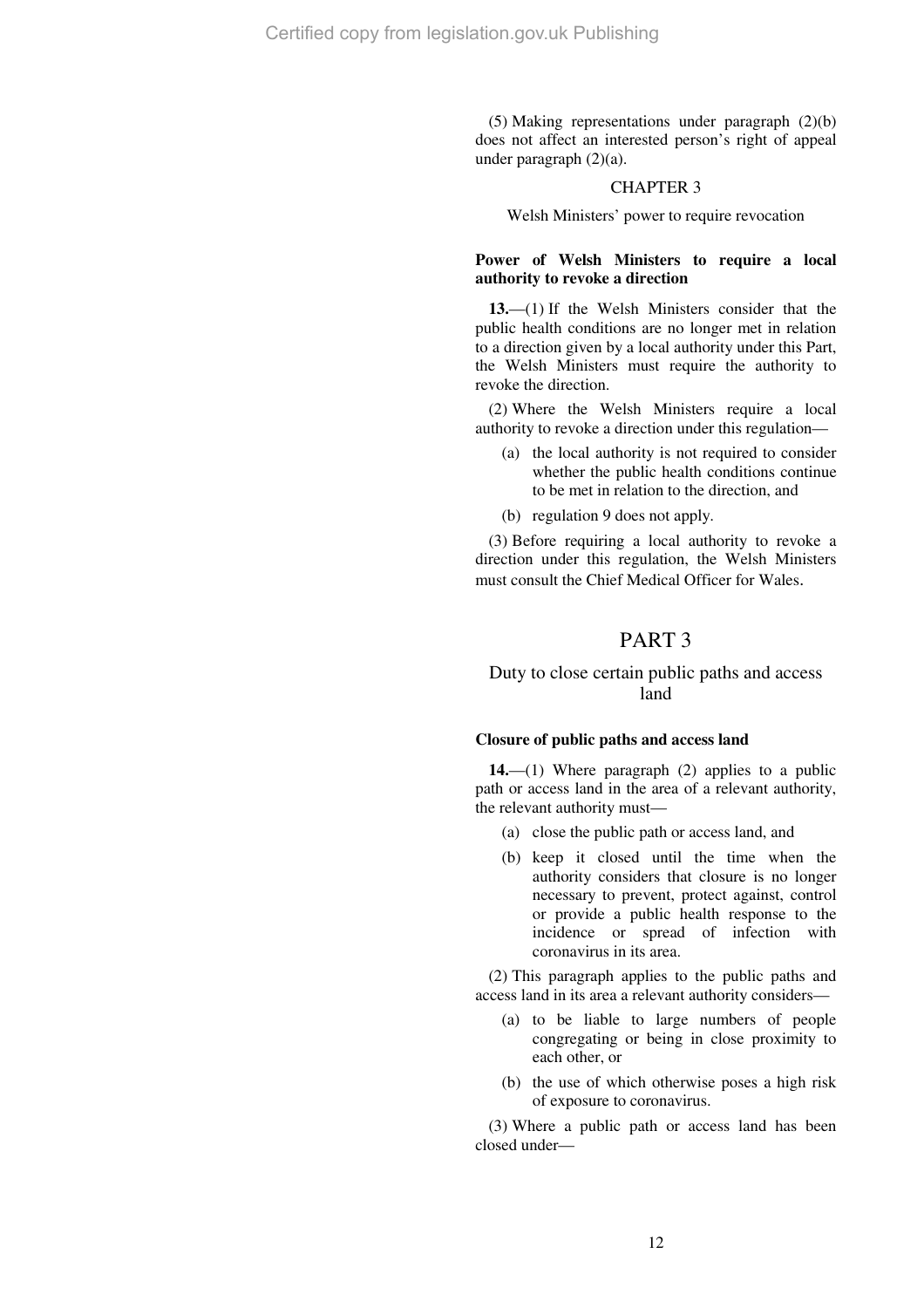- (a) regulation 4 of the Health Protection (Coronavirus: Closure of Leisure Businesses, Footpaths and Access Land) (Wales) Regulations 2020(**1**),
- (b) regulation 9 of the Health Protection (Coronavirus Restrictions) (Wales) Regulations 2020(**2**),
- (c) regulation 11 of the Health Protection (Coronavirus Restrictions) (No. 2) (Wales) Regulations 2020(**3**),

the path or land is to be treated as if it were closed under paragraph (1) of this regulation.

(4) No person may use a public path or access land closed by virtue of paragraph (1) unless authorised by the relevant authority.

(5) The relevant authority must—

- (a) publish a list of public paths or access land closed in its area on a website;
- (b) erect and maintain notices in prominent places informing the public of the closure of a public path or access land.

(6) For the purposes of this regulation references to a public path or access land include parts of a public path or access land.

(7) In this regulation—

- (a) the "relevant authority" means—
	- (i) a local authority,
	- (ii) a National Park authority in Wales,
	- (iii) Natural Resources Wales, or
	- (iv) the National Trust;
- (b) "public path" means a footpath, bridleway, byway, restricted byway or cycle track and—
	- (i) "footpath", "bridleway" and "cycle track" have the same meaning as in section 329(1) of the Highways Act 1980(**4**);
	- (ii) "byway" means a "byway open to all traffic" within the meaning given by section 66(1) of the Wildlife and Countryside Act 1981(**5**);
	- (iii) "restricted byway" has the meaning given by section 48(4) of the Countryside and Rights of Way Act 2000(**6**);

<sup>(</sup>**1**) S.I. 2020/334 (W. 76), revoked by S.I. 2020/353 (W. 80).

<sup>(</sup>**2**) S.I. 2020/353 (W. 80), revoked by S.I. 2020/725 (W. 162).

<sup>(</sup>**3**) Regulation 11 was revoked by S.I. 2020/985 (W. 222).

<sup>(</sup>**4**) Section 329 was amended by section 1 of the Cycle Tracks Act 1984 (c. 38) and paragraph 21 of Schedule 3 to the Road Traffic (Consequential Provisions) Act 1988 (c. 54).

<sup>(</sup>**5**) 1981 c. 69.

<sup>(</sup>**6**) 2000 c. 37.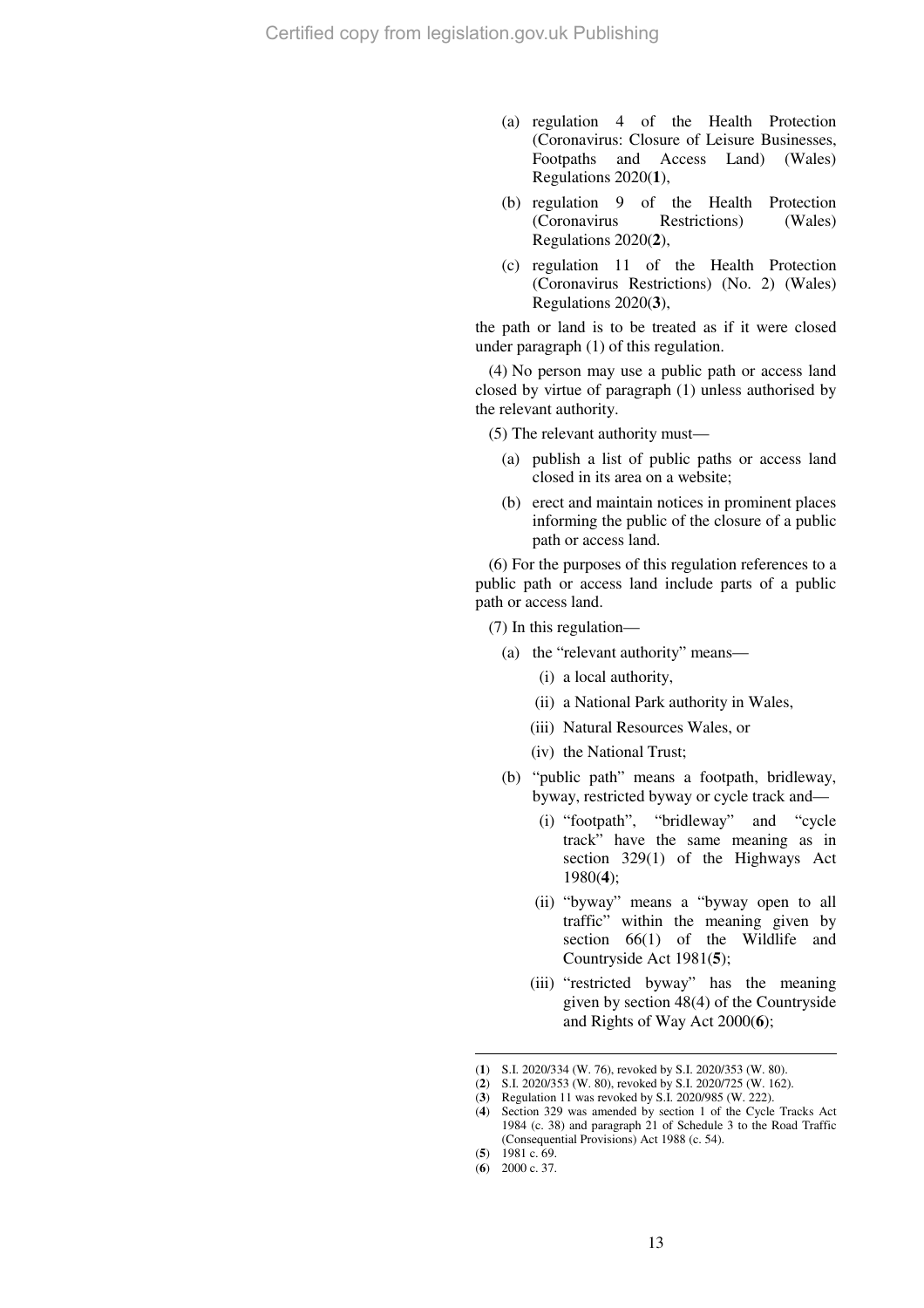(c) "access land" includes land to which the public has access by virtue of its ownership by the National Trust, but otherwise has the same meaning as in section  $1(1)$  of the Countryside and Rights of Way Act 2000(**1**).

## PART 4

#### Enforcement

#### **Enforcement officers**

**15.**—(1) For the purposes of regulations 16, 17 and 19, an "enforcement officer" means—

- (a) a constable,
- (b) a police community support officer, or
- (c) a person designated by—
	- (i) the Welsh Ministers,
	- (ii) a local authority,
	- (iii) a National Park authority in Wales, or
	- (iv) Natural Resources Wales,

for the purposes of regulations 16 to 19 (but see paragraph (2)).

(2) A person designated by a National Park authority or Natural Resources Wales may exercise an enforcement officer's functions only in relation to a contravention (or alleged contravention) of the requirement in regulation 14(4).

#### **Enforcement actions**

 $\overline{a}$ 

**16.**—(1) An enforcement officer may give a compliance notice to a person if the officer has reasonable grounds for suspecting that the person—

- (a) is acting in contravention of a premises direction, event direction or public place direction, or
- (b) is failing, or has failed, to take the steps required under regulation  $5(6)$ ,  $6(5)$  or  $7(7)$ .

(2) A compliance notice may specify measures that the person to whom it is given must take as soon as is reasonably practicable so as to—

- (a) prevent that person from continuing to act in contravention of the direction, or
- (b) rectify the failure to take the steps.

(3) Where a constable has reasonable grounds for suspecting that a person is on premises in

<sup>(</sup>**1**) Section 1(1) was amended by section 303(2)(a) of the Marine and Coastal Access Act 2009 (c. 23).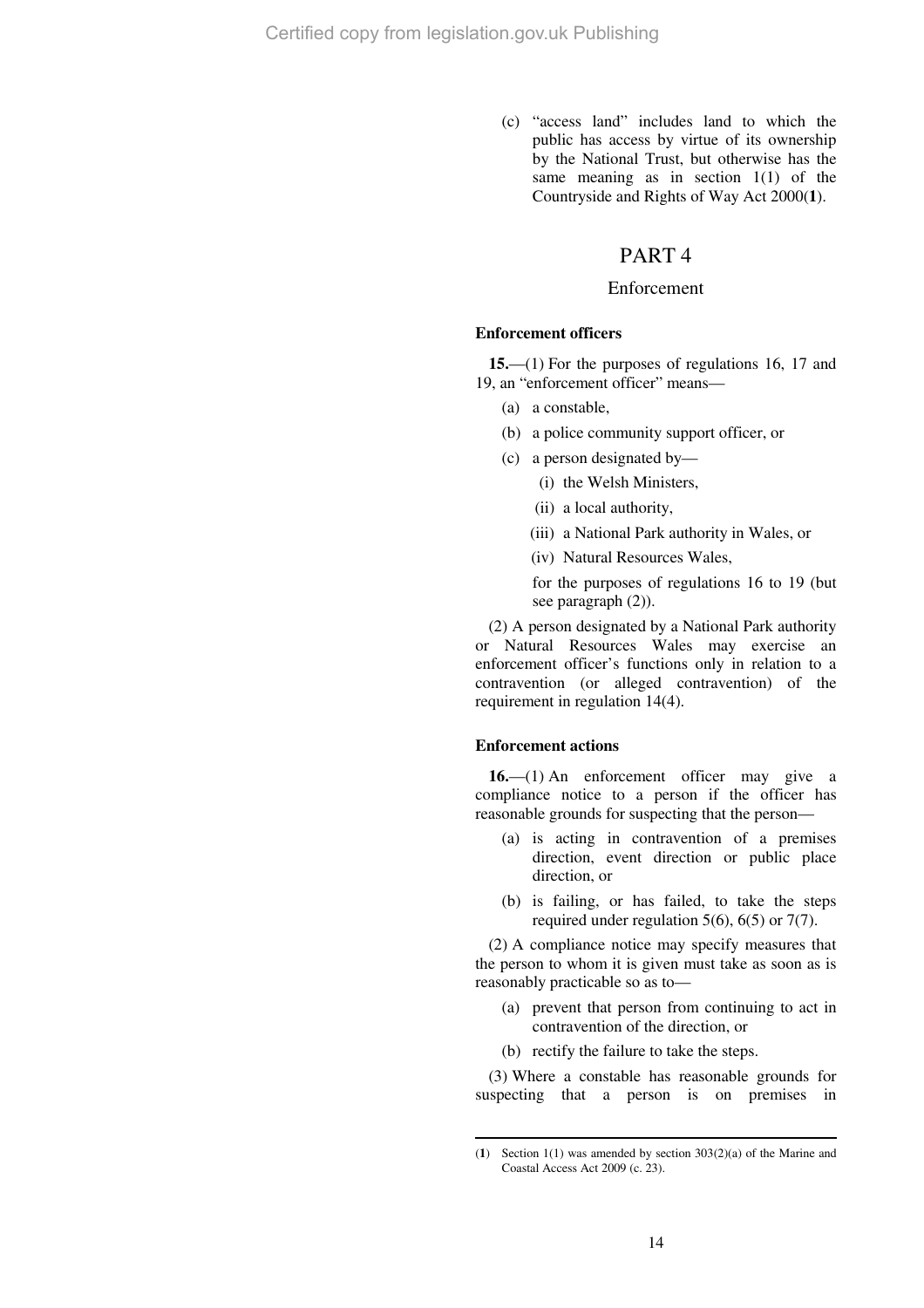contravention of a premises direction, the constable may—

- (a) direct the person to leave the premises;
- (b) remove the person from the premises.

(4) Where a constable has reasonable grounds for suspecting that an event is being held in contravention of an event direction, the constable may—

- (a) direct the event to stop;
- (b) direct a person to leave the event;
- (c) remove a person from the event.

(5) Where a constable has reasonable grounds for suspecting that a person is in a public place in contravention of a public place direction, the constable may—

- (a) direct the person to leave the place;
- (b) remove the person from the place.

(6) A constable may—

- (a) when exercising the power in paragraph (3), (4) or (5) direct a person to follow such instructions as the constable considers necessary;
- (b) use reasonable force in the exercise of the power in paragraph  $(3)(b)$ ,  $(4)(c)$  or  $(5)(b)$ .

(7) Where a constable has reasonable grounds to suspect that the person referred to in paragraph  $(3)$ ,  $(4)$ or (5) is a child ("C") accompanied by an individual ("I") who has responsibility for C—

- (a) the constable may direct I to ensure that C leaves the premises, event or public place, as the case may be, and
- (b) I must, so far as reasonably practicable, ensure that C complies with any direction or instruction given by the constable to C.

(8) If an enforcement officer has reasonable grounds to suspect that a person is contravening (or is about to contravene) regulation 14(4), the officer may remove the person from a public path or access land (within the meaning given by regulation 14(7)) which is closed (or is being closed) by virtue of regulation 14(1), and may use reasonable force to do so.

(9) Where an enforcement officer has reasonable grounds to suspect that the person referred to in paragraph  $(8)$  is a child  $(°C")$  accompanied by an individual ("I") who has responsibility for C—

- (a) the officer may direct I to ensure that C leaves the public place or access land, and
- (b) I must, so far as reasonably practicable, ensure that C complies with any direction or instruction given by the officer to C.

(10) For the purposes of paragraphs (7) and (9), I has responsibility for a child if I—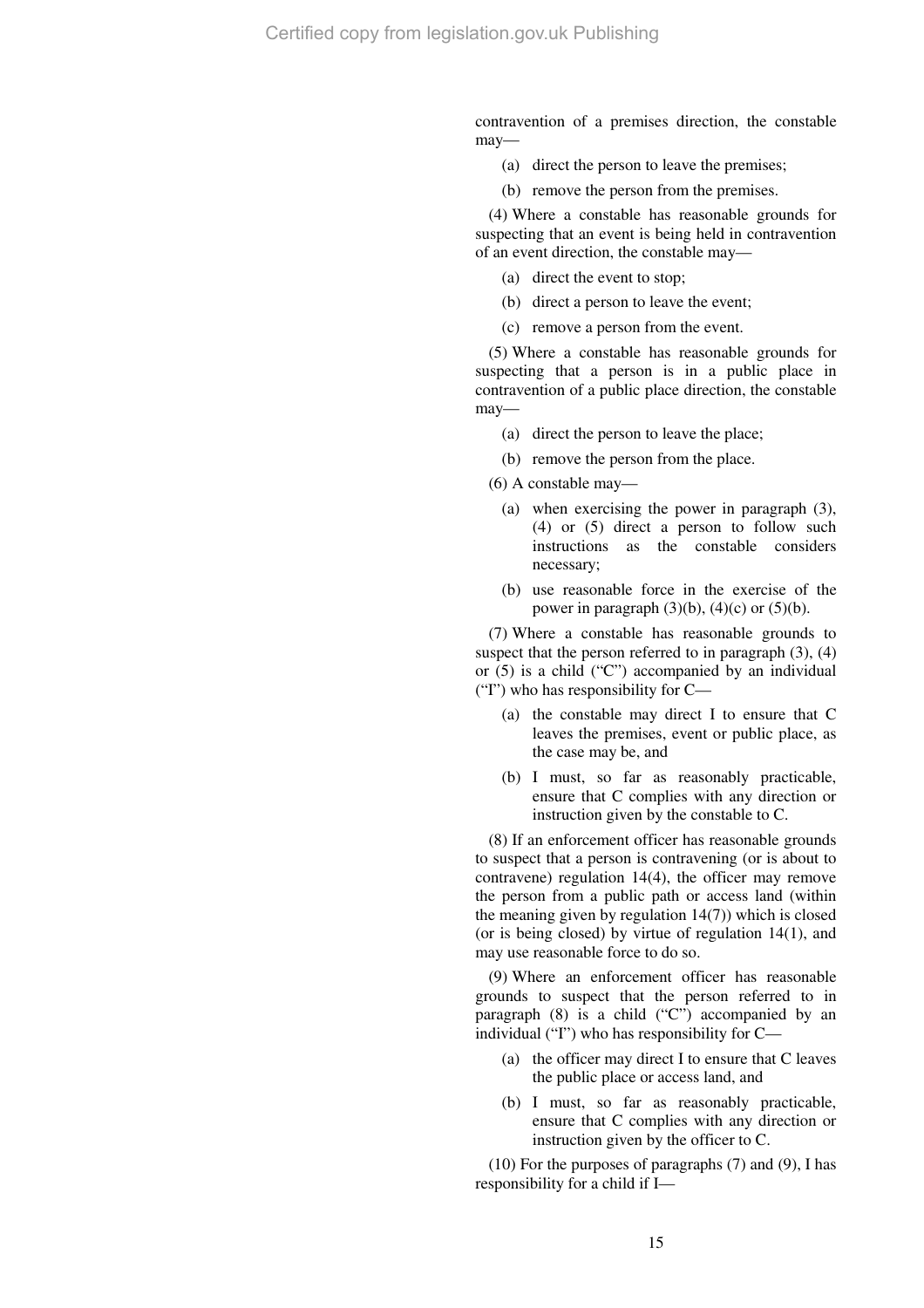- (a) has custody or charge of the child for the time being, or
- (b) has parental responsibility for the child.

(11) An enforcement officer may take other enforcement action to facilitate the exercise of a power conferred on the officer by this regulation or regulation 17.

(12) An enforcement officer may only exercise a power under this regulation or regulation 17 if the officer considers that it is necessary and proportionate to do so.

(13) References in this regulation to a "constable" are to be read as including a police community support officer.

#### **Power of entry**

**17.**—(1) An enforcement officer may enter premises to take, or facilitate the taking of, enforcement action under regulation 16.

(2) An enforcement officer entering premises in accordance with paragraph (1) may—

- (a) use reasonable force to enter the premises;
- (b) take such other persons, equipment and materials onto the premises as appears to the officer to be appropriate.

(3) An enforcement officer entering premises in accordance with paragraph (1)—

- (a) if asked by a person on the premises, must show evidence of the officer's identity and outline the purpose for which the power is exercised;
- (b) if the premises are unoccupied or the occupier is temporarily absent, must leave the premises as effectively secured against unauthorised entry as when the officer found them.

#### **Offences and penalties**

**18.**—(1) A person who—

- (a) contravenes regulation 5(7), 6(6) or 7(8),
- (b) without reasonable excuse, fails to take the steps required under regulation 5(6), 6(5), or 7(7), or
- (c) without reasonable excuse, contravenes regulation 14(4),

commits an offence.

(2) A person who obstructs, without reasonable excuse, any person carrying out a function under these Regulations commits an offence.

(3) A person who, without reasonable excuse—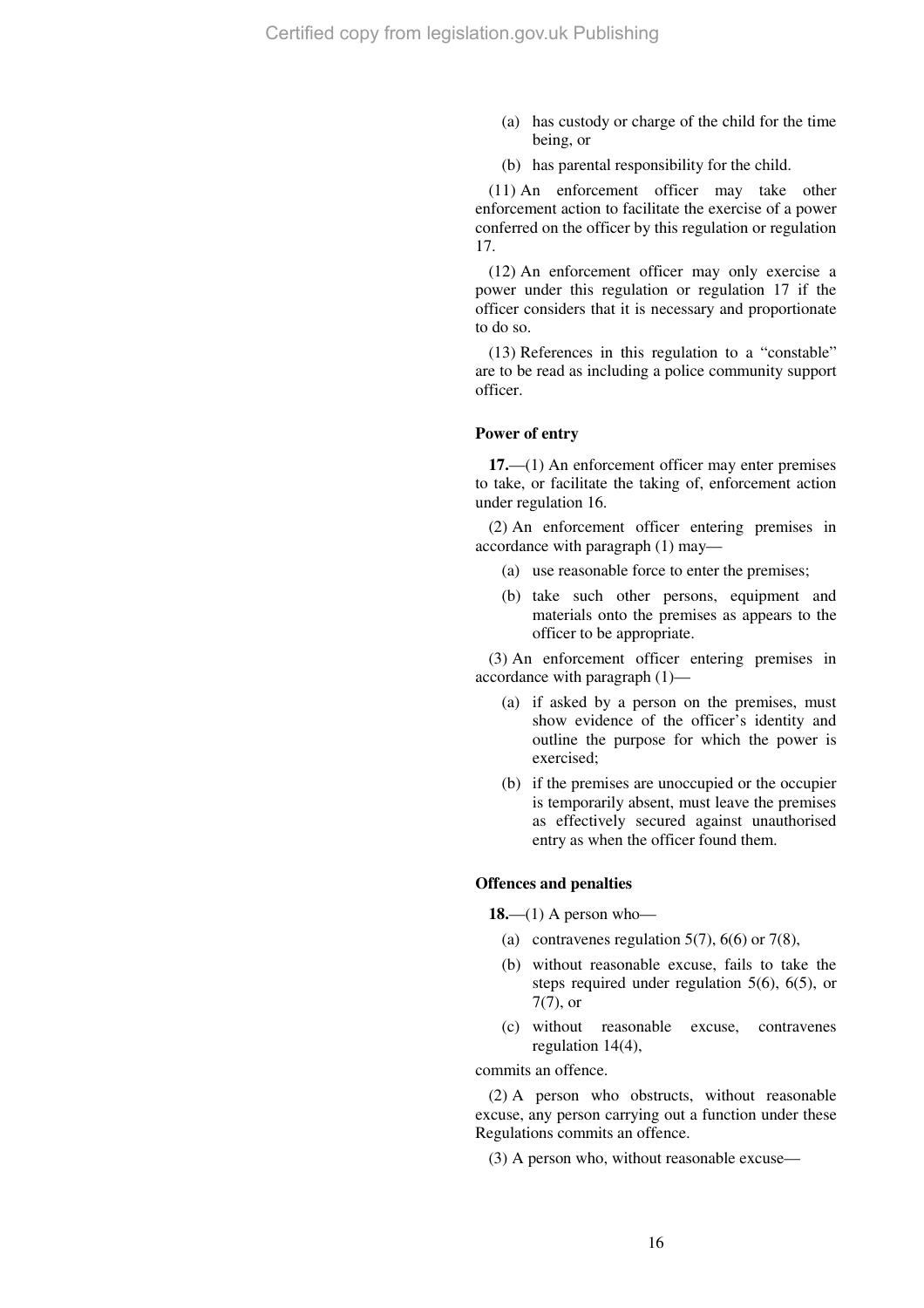- (a) fails to comply with a compliance notice given by an enforcement officer under regulation 16(1), or
- (b) contravenes a direction given by an enforcement officer under regulation 16(3)(a),  $(4)(a)$  or  $(b)$ ,  $(5)(a)$  or  $(6)(a)$ ,

#### commits an offence.

(4) An offence under these Regulations is punishable on summary conviction by a fine.

(5) Section 24 of the Police and Criminal Evidence Act 1984(**1**) applies in relation to an offence under this regulation as if the reasons in subsection (5) included—

- (a) to maintain public health;
- (b) to maintain public order.

(6) If an offence under these Regulations committed by a body corporate is proved—

- (a) to have been committed with the consent or connivance of an officer of the body, or
- (b) to be attributable to any neglect on the part of such an officer,

the officer (as well as the body corporate) is guilty of the offence and liable to be prosecuted and proceeded against and punished accordingly.

(7) In paragraph (6), "officer", in relation to a body corporate, means a director, manager, secretary or other similar officer of the body corporate.

(8) Proceedings for an offence under these Regulations alleged to have been committed by a partnership may be brought in the name of the partnership instead of in the name of any of the partners.

(9) Proceedings for an offence under these Regulations alleged to have been committed by an unincorporated body other than a partnership may be brought in the name of the body instead of in the name of any of its members and, for the purposes of any such proceedings, any rules of court relating to the service of documents have effect as if that body were a body corporate.

(10) Section 33 of the Criminal Justice Act 1925(**2**) and Schedule 3 to the Magistrates' Courts Act 1980 apply in proceedings for an offence brought against a partnership or an unincorporated association other than a partnership as they apply in relation to a body corporate.

<sup>(</sup>**1**) 1984 c. 60. Section 24 was substituted by section 110(1) of the Serious Organised Crime and Police Act 2005 (c. 15).

<sup>(</sup>**2**) 1925 c. 86.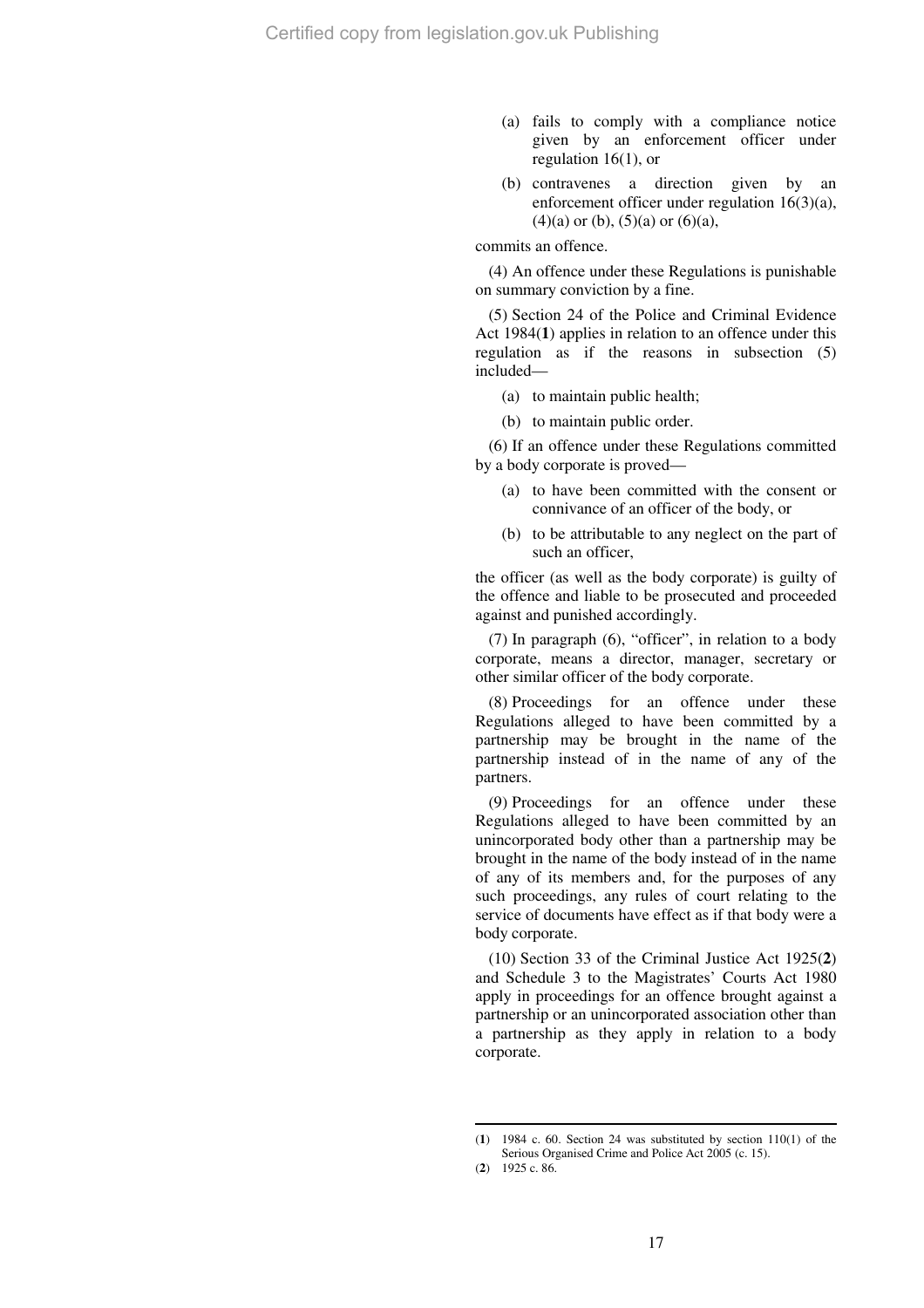(11) A fine imposed on a partnership on its conviction for an offence under these Regulations is to be paid out of the partnership assets.

(12) A fine imposed on an unincorporated association other than a partnership on its conviction for an offence under these Regulations is to be paid out of the funds of the association.

#### **Fixed penalty notices**

**19.**—(1) An enforcement officer may issue a fixed penalty notice to anyone that the officer reasonably believes—

- (a) has committed an offence under these Regulations, and
- (b) is aged 18 or over.

(2) A fixed penalty notice is a notice offering the person to whom it is issued the opportunity of discharging any liability to conviction for the offence by payment of a fixed penalty to—

- (a) a local authority, or
- (b) a person designated by the Welsh Ministers for the purposes of receiving payment under this regulation,

as the notice may specify.

(3) The Welsh Ministers may designate themselves under paragraph (2)(b).

(4) Where a local authority is specified in the notice it must be the authority (or as the case may be, any of the authorities) in whose area the offence is alleged to have been committed.

(5) Where a person is issued with a notice under this regulation in respect of an offence—

- (a) no proceedings may be taken for the offence before the end of the period of 28 days following the date the notice is issued;
- (b) the person may not be convicted of the offence if the person pays the fixed penalty before the end of that period.

(6) A fixed penalty notice must—

- (a) give reasonably detailed particulars of the circumstances alleged to constitute the offence;
- (b) state the period during which (because of paragraph  $(5)(a)$  proceedings will not be taken for the offence;
- (c) specify the amount of the fixed penalty;
- (d) state the name and address of the person to whom the fixed penalty may be paid;
- (e) specify permissible methods of payment.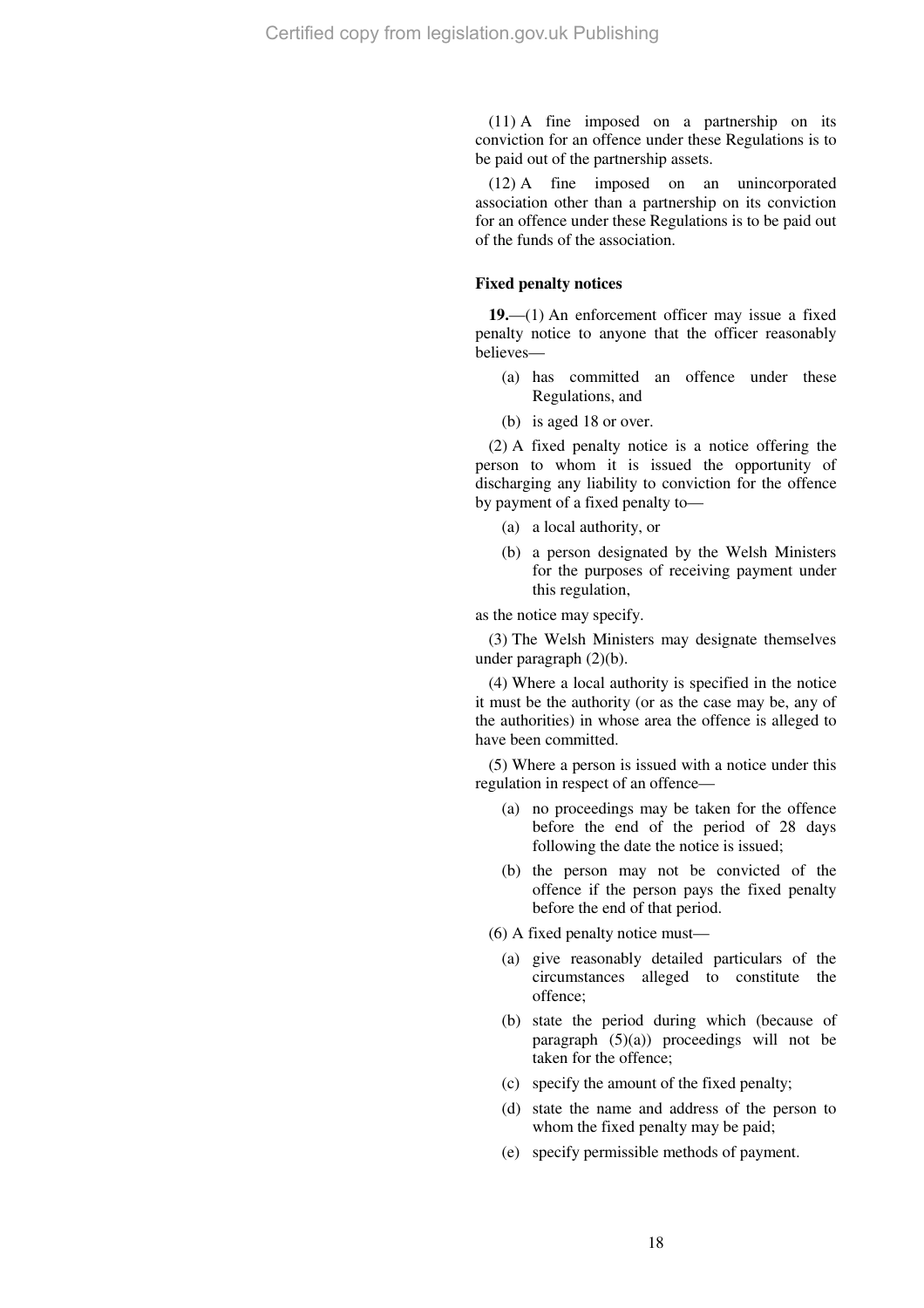(7) The amount specified under paragraph  $(6)(c)$ must be £60 (subject to paragraphs (8) and (9)).

(8) A fixed penalty notice may specify that if £30 is paid before the end of the period of 14 days following the date of the notice, that is the amount of the fixed penalty.

(9) If the person to whom a fixed penalty notice is given has already received a fixed penalty notice under these Regulations or Regulations mentioned in paragraph (10)—

- (a) paragraph (8) does not apply, and
- (b) the amount specified as the fixed penalty is to  $he$ —
	- (i) in the case of the second fixed penalty notice received, £120;
	- (ii) in the case of the third fixed penalty notice received, £240;
	- (iii) in the case of the fourth fixed penalty notice received, £480;
	- (iv) in the case of the fifth fixed penalty notice received, £960;
	- (v) in the case of the sixth and any subsequent fixed penalty notice received, £1920.

(10) In calculating how many fixed penalty notices a person has received, fixed penalty notices issued to that person under the following Regulations are to be taken into account—

- (a) the Health Protection (Coronavirus Restrictions) (Wales) Regulations 2020;
- (b) the Health Protection (Coronavirus Restrictions) (No. 2) (Wales) Regulations 2020.

(11) Whatever other method may be specified under paragraph (6)(e), payment of a fixed penalty may be made by pre-paying and posting to the person whose name is stated under paragraph (6)(d), at the stated address, a letter containing the amount of the penalty (in cash or otherwise).

(12) Where a letter is sent as mentioned in paragraph (11), payment is regarded as having been made at the time at which that letter would be delivered in the ordinary course of post.

(13) In any proceedings, a certificate—

- (a) that purports to be signed by or on behalf of the person with responsibility for the financial affairs of—
	- (i) the local authority, or
	- (ii) the person designated under paragraph  $(2)(b)$ ,